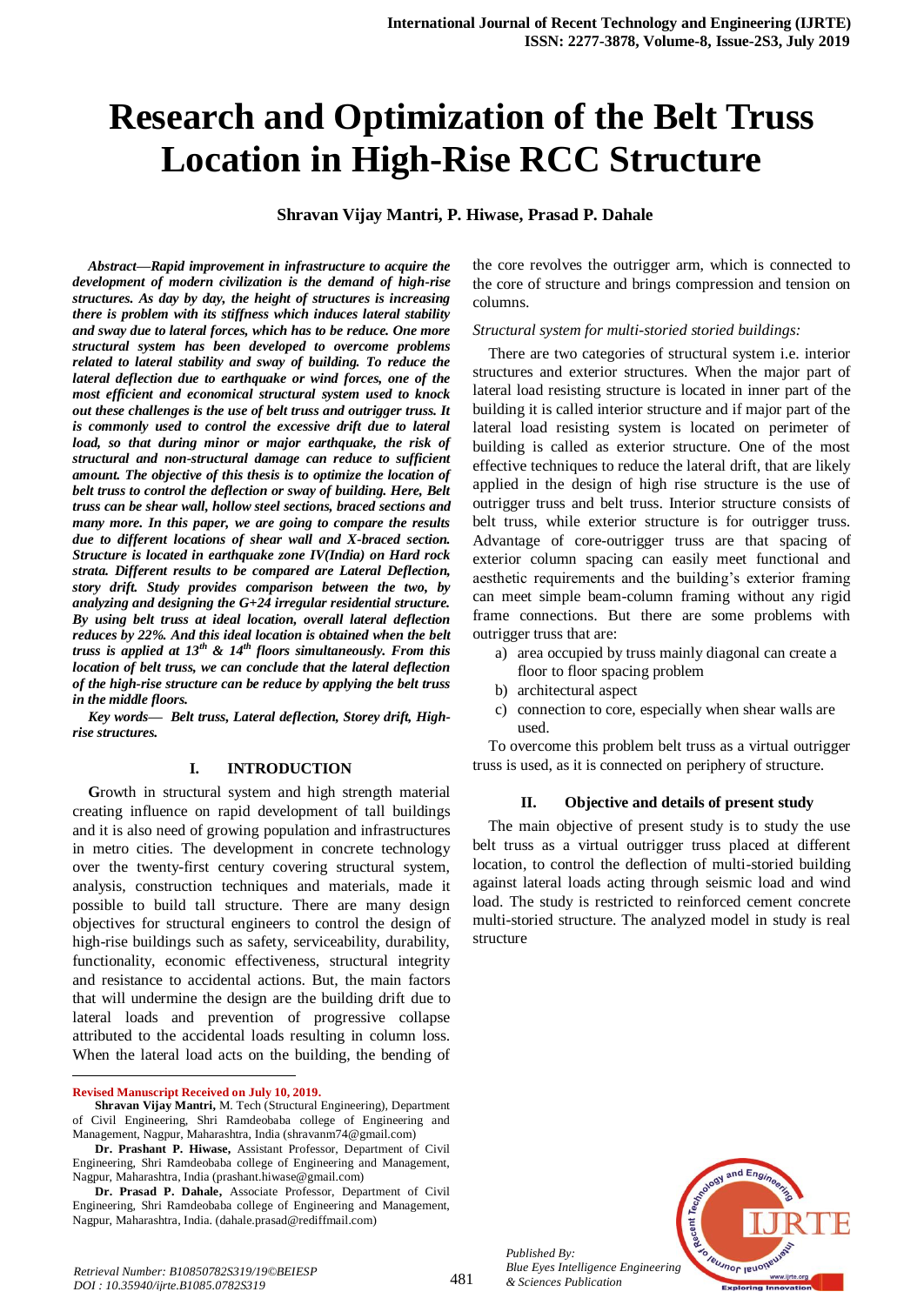

**Fig.1 Outrigger and belt truss**

implementing in Mumbai with 24 stories. Dimension of plan along X, Y axis is 33.810 m & 21.4 m while elevation of building is 80.2 m excluding foundation. The shape of building is irregular structure. Plan and 3D model of building is shown in fig 2 & fig 3.



**Fig.2. Plan of building at 13th floor**



**Fig.3. 3D model of structure**

| su ucturar uata          |                                  |                         |  |  |
|--------------------------|----------------------------------|-------------------------|--|--|
|                          | Plan dimension<br>33.810m, 21.4m |                         |  |  |
| Total height of building |                                  | 80.2m                   |  |  |
| Height of each storey    |                                  | 2.9 <sub>m</sub>        |  |  |
| Height of parapet        |                                  | 1 <sub>m</sub>          |  |  |
|                          | Grade of concrete                | M35, M40                |  |  |
|                          | Density of concrete              | 25 KN/ $m3$             |  |  |
| Grade of steel           |                                  | Fe 500                  |  |  |
| Type of Beam             |                                  | Size of Beams           |  |  |
| B1                       |                                  | $150$ mm $X300$ mm      |  |  |
| B <sub>2</sub>           |                                  | $150$ mm $X600$ mm      |  |  |
| B <sub>3</sub>           |                                  | 150mmX700mm             |  |  |
| B <sub>4</sub>           |                                  | 230mmX600mm             |  |  |
| <b>B5</b>                |                                  | 230mmX700mm             |  |  |
| Thickness of Shear Wall  |                                  | 150mm, 230mm            |  |  |
|                          |                                  | 380mm, 430mm            |  |  |
|                          | Thickness of Slab                | 125mm, 140mm            |  |  |
| Thickness of Wall        |                                  | 150mm- internal wall    |  |  |
|                          |                                  | 230mm- external wall    |  |  |
| Seismic Zone             |                                  | IV                      |  |  |
| Wind Speed               |                                  | $44 \text{ m/s}$        |  |  |
| Soil Condition           |                                  | Medium soil             |  |  |
| Importance factor        |                                  | 1                       |  |  |
| Zone factor              |                                  | 0.24                    |  |  |
| Terrain category         |                                  | 3                       |  |  |
| Damping ratio            |                                  | 5%                      |  |  |
| Loadings-                |                                  |                         |  |  |
| Dead load:               |                                  |                         |  |  |
| a.                       | Terrace floor finish             | $3.5$ KN/m <sup>2</sup> |  |  |
| b.                       | Toilet floor finish              | $1.5$ KN/m <sup>2</sup> |  |  |
| $\mathbf{c}$ .           | Sunk load floor finish           | $3.7$ KN/m <sup>2</sup> |  |  |
| d.                       | Passages floor finish            | $1.5$ KN/m <sup>2</sup> |  |  |



*Published By:*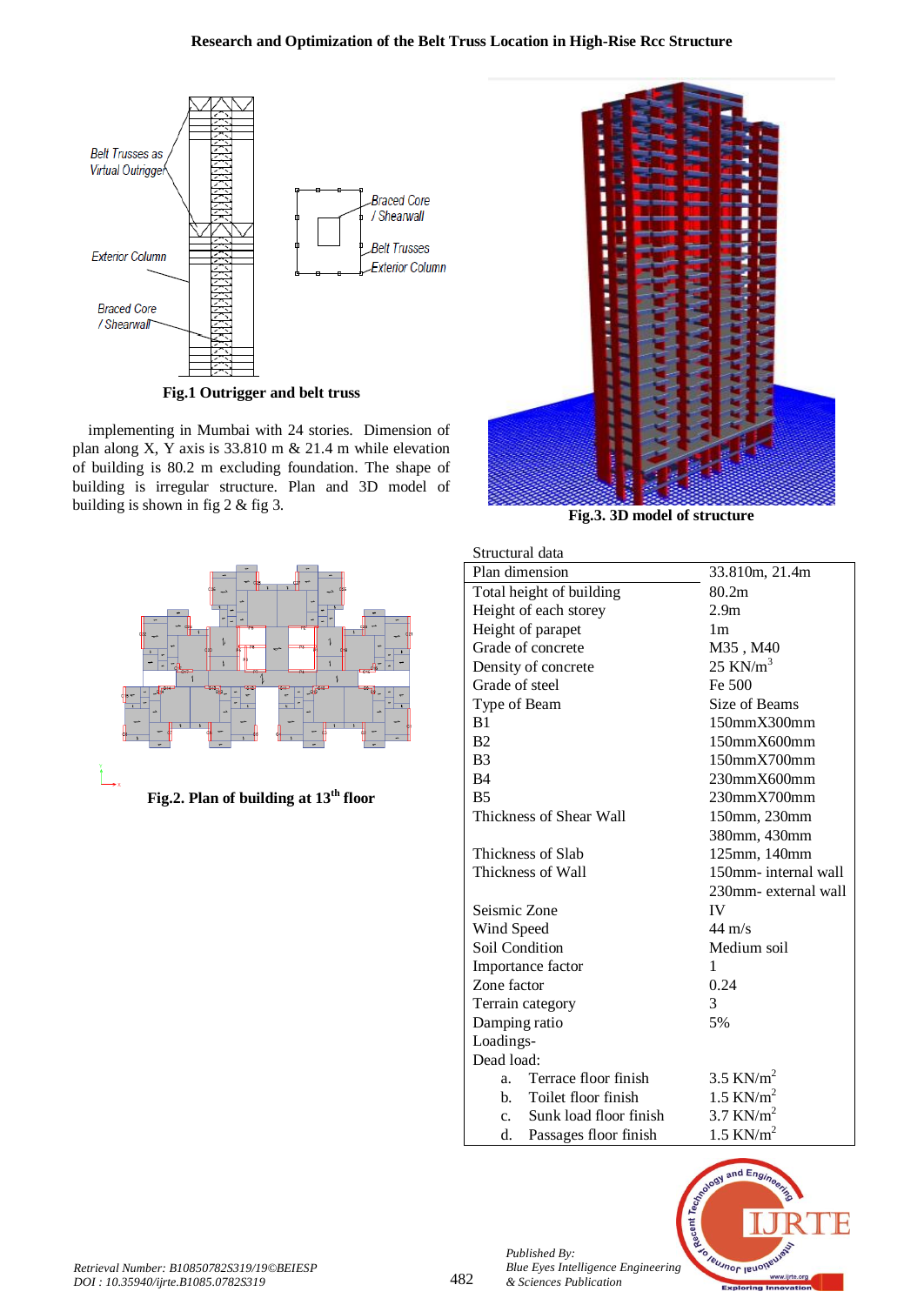| e.          | Stair case floor finish  | $1.5$ KN/m <sup>2</sup> |  |
|-------------|--------------------------|-------------------------|--|
|             |                          |                         |  |
| f.          | Balconies floor finish   | $1.5$ KN/m <sup>2</sup> |  |
|             | g. Floor finish          | $1.5$ KN/m <sup>2</sup> |  |
|             | h. $125 \text{ mm slab}$ | 3.125 KN/m <sup>2</sup> |  |
|             | i. 140 mm slab           | $3.5$ KN/m <sup>2</sup> |  |
| j.          | External wall            | $3.8$ KN/m              |  |
| k.          | Internal wall            | 2.48 KN/m               |  |
| Live load:  |                          |                         |  |
| a.          | Terrace                  | $2$ KN/m <sup>2</sup>   |  |
|             | b. Toilet                | $2$ KN/m <sup>2</sup>   |  |
|             | c. Passages              | $3$ KN/m <sup>2</sup>   |  |
|             | d. Stair case            | $4$ KN/m <sup>2</sup>   |  |
|             | e. Balconies             | $2$ KN/m <sup>2</sup>   |  |
| $f_{\cdot}$ | Lift machine             | 20 KN/ $m2$             |  |
|             | g. Water tank            | 10 KN/ $m2$             |  |
|             | h. $125 \text{ mm slab}$ | $2$ KN/m <sup>2</sup>   |  |
|             | i. 140 mm slab           | $2$ KN/m <sup>2</sup>   |  |
|             | Refuge floor             | $4$ KN/m <sup>2</sup>   |  |

## **III. ANALYSIS**

The building is a R.C.C shear walls and beam slab frame structure. After preliminary sizing of various structural members, a computer model of the structural frame of the building will be generated for carrying out computer analysis for the effects of vertical and lateral load that are likely to be imposed on the structure. The building structure will be analyzed using the ETABS.15.2.0 software. For the design of R.C.C. elements, the Limit State Method will be used as per IS 456-2000. Materials of construction will be predominantly concrete with consideration for strength and durability. The minimum grade of concrete is suggested as M: 30. High Yield Strength Deformed bars conforming to Fy= 500MPa. Covers to reinforcement shall be in accordance with IS: 456:2000. Geometrical dimensions, member properties and member node connectivity including eccentricities will be modeled in the analysis problem. Variation in material grades, if present, will also be considered. The seismic loads will be derived from the results of dynamic analysis of the structure in accordance with the relevant code of practice. The permissible values of the load factors and stresses will be utilized within the purview of the Indian Standards.

The computer analysis will evaluate individual internal member forces, reactions at foundation level and deflection pattern of the entire structure and in the individual members. This data will then be used to verify adequacy of the member sizes adopted and after further iterations arrive at the most appropriate design of the structural members. Some re-runs of the analysis program might be required for arriving at the optimum structural space frame characteristics that satisfy the strength and stability criteria in all respects.



**Fig. 4. Shear wall at 8th floor**

Space frame analysis will be carried out for gravity loads, wind loads and seismic loads.

| In the present study total 17 models are studied are: |  |  |
|-------------------------------------------------------|--|--|
|-------------------------------------------------------|--|--|

| Sr.                        | Structure                              | R. S. | R. S. | Wind  | Wind   |
|----------------------------|----------------------------------------|-------|-------|-------|--------|
| No.                        |                                        | in X  | in Y  | in X  | In $Y$ |
|                            |                                        | (mm)  | (mm)  | (mm)  | (mm)   |
| 1.                         | Without belt                           | 44    | 39.8  | 52.95 | 104.6  |
|                            | truss                                  |       |       | 7     | 7      |
|                            | WITH BELT TRUSS AS SHEAR WALL          |       |       |       |        |
| 2.                         | At $8^{\text{th}}$ floor               | 37.44 | 32.9  | 45.65 | 96.73  |
| 3.                         | At $12^{\text{th}}$ floor              | 36.6  | 31.6  | 44.32 | 94     |
| 4.                         | At $8^{\text{th}}$ and                 | 35.89 | 30.4  | 43.87 | 91.56  |
|                            | $16th$ floor                           |       |       |       |        |
| 5.                         | At $12^{\text{th}}$ and                | 35.3  | 31.53 | 43.02 | 94.15  |
|                            | terrace floor                          |       |       |       |        |
|                            | <b>Simultaneously at two floors</b>    |       |       |       |        |
| 6.                         | At $8^{\text{th}}$ and $9^{\text{th}}$ | 34.26 | 32.05 | 42.13 | 95.38  |
|                            | floor                                  |       |       |       |        |
| 7.                         | At $13^{\text{th}}$ and                | 36.3  | 31.92 | 41.29 | 95.75  |
|                            | $14th$ floor                           |       |       |       |        |
| 8.                         | At $8.9th$ and                         | 32.76 | 26.02 | 40.89 | 87.63  |
|                            | $16,17th$ floor                        |       |       |       |        |
| 9.                         | At $12,13^{\text{th}}$                 | 30.87 | 29.85 | 38.73 | 89.23  |
|                            | and 24,                                |       |       |       |        |
|                            | terrace floor                          |       |       |       |        |
| WITH BELT TRUSS AS X-BRACE |                                        |       |       |       |        |
| 10.                        | At $8^{\text{th}}$ floor               | 38.15 | 34.62 | 46.18 | 97.98  |
| 11.                        | At $12^{\text{th}}$ floor              | 37.9  | 33.62 | 45.69 | 96.32  |
| 12.                        | At $8^{\text{th}}$ and                 | 30.2  | 29.3  | 39.16 | 90.15  |
|                            | $16th$ floor                           |       |       |       |        |



*Published By:*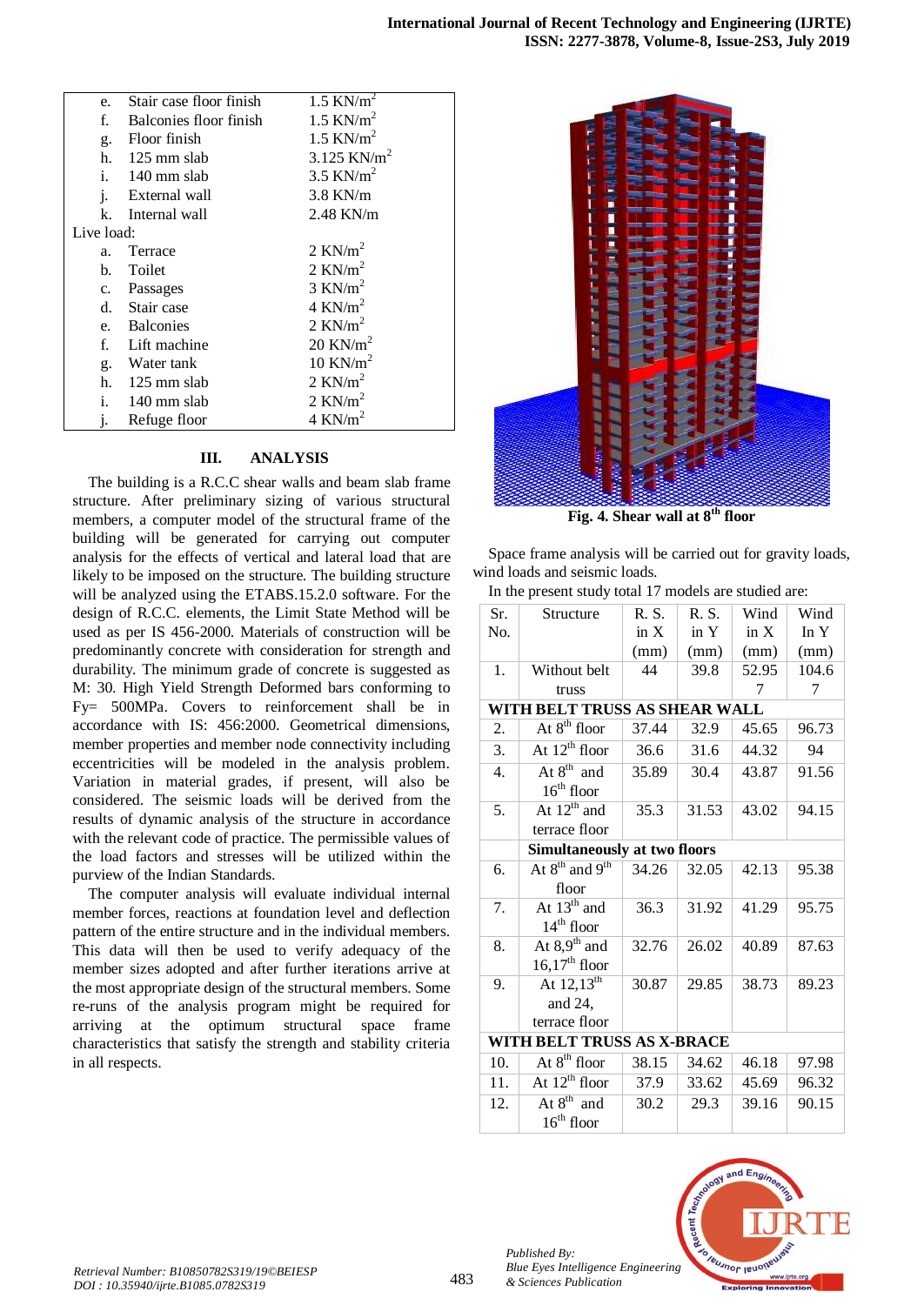#### **Research and Optimization of the Belt Truss Location in High-Rise Rcc Structure**

| 13. | At $12^{th}$ and                       | 31.1  | 30.15 | 41.12 | 91.23 |
|-----|----------------------------------------|-------|-------|-------|-------|
|     | terrace floor                          |       |       |       |       |
|     | <b>Simultaneously at two floors</b>    |       |       |       |       |
| 14. | At $8^{\text{th}}$ and $9^{\text{th}}$ | 34.82 | 32.7  | 42.63 | 96.01 |
|     | floor                                  |       |       |       |       |
| 15. | At $12^{th}$ and                       | 34.24 | 32.9  | 42.48 | 95.76 |
|     | $13th$ floor                           |       |       |       |       |
| 16. | At $8.9th$ and                         | 29.32 | 27.45 | 38.32 | 89    |
|     | $16.17th$ floor                        |       |       |       |       |
| 17. | At $12,13^{\text{th}}$                 | 32.8  | 30.85 | 40.78 | 91.56 |
|     | and 24,                                |       |       |       |       |
|     | terrace floor                          |       |       |       |       |

Figure 4 shows shear wall at  $8<sup>th</sup>$  floor and figure 5 shows X-brace at 8<sup>th</sup> floor.

#### **IV. LOAD COMBINATION**

The results obtained from the computer analysis in the form of member forces and reactions will be used for design the structural members. Following load combinations of the member forces will be considered for arriving at the design forces.



**Fig. 5. X-brace at 8th floor**

Load combinations:

1.5 Dead + 1.5 Live

1.5 Dead  $\pm$  1.5 Wx/Wy/EQx/EQy

1.2 Dead + 1.2 Live ± 1.2 Wx/Wy/EQx/EQy

 $0.9$  Dead  $\pm 1.5$  Wx/Wy/EQx/EQy

Suffixes x and y in the above table indicate the direction in which the force is applied.

All members will be designed for the largest value of the design forces obtained due to positive as well as negative values of reversible forces (Wind and Earthquake).

# **V. RESULT AND DISCUSSION**

In present study the different parametric studied are lateral storey displacements and storey drift using ETABS.

Followings graphs represents values without belt truss, with belt truss as shear wall and x-bracing.

## *A. Lateral Displacement:*

From the figures 6 and 7 it is observed that lateral displacement for response specturm method is reduced by 21% in X direction and 18% in Y direction,by applying shear and X bracing as belt truss system.

From the figures 8 and 9 it is observed that lateral displacement for wind analysis is reduced by 16% in X direction and 23% in Y direction,by applying shear and X bracing as belt truss system.



**Fig.6. Lateral displacement for Response spectrum in Xdirection**



**Fig.7. Lateral displacement for response spectrum in Ydirection.**

# *B. Storey drift:*

By applying shear and X bracing as belt truss system, it is observed that drift for response specturm method is reduced by 48% in X direction and 42% in Y direction for partocular floor's as shown in figures 10 and 11.



*Retrieval Number: B10850782S319/19©BEIESP DOI : 10.35940/ijrte.B1085.0782S319*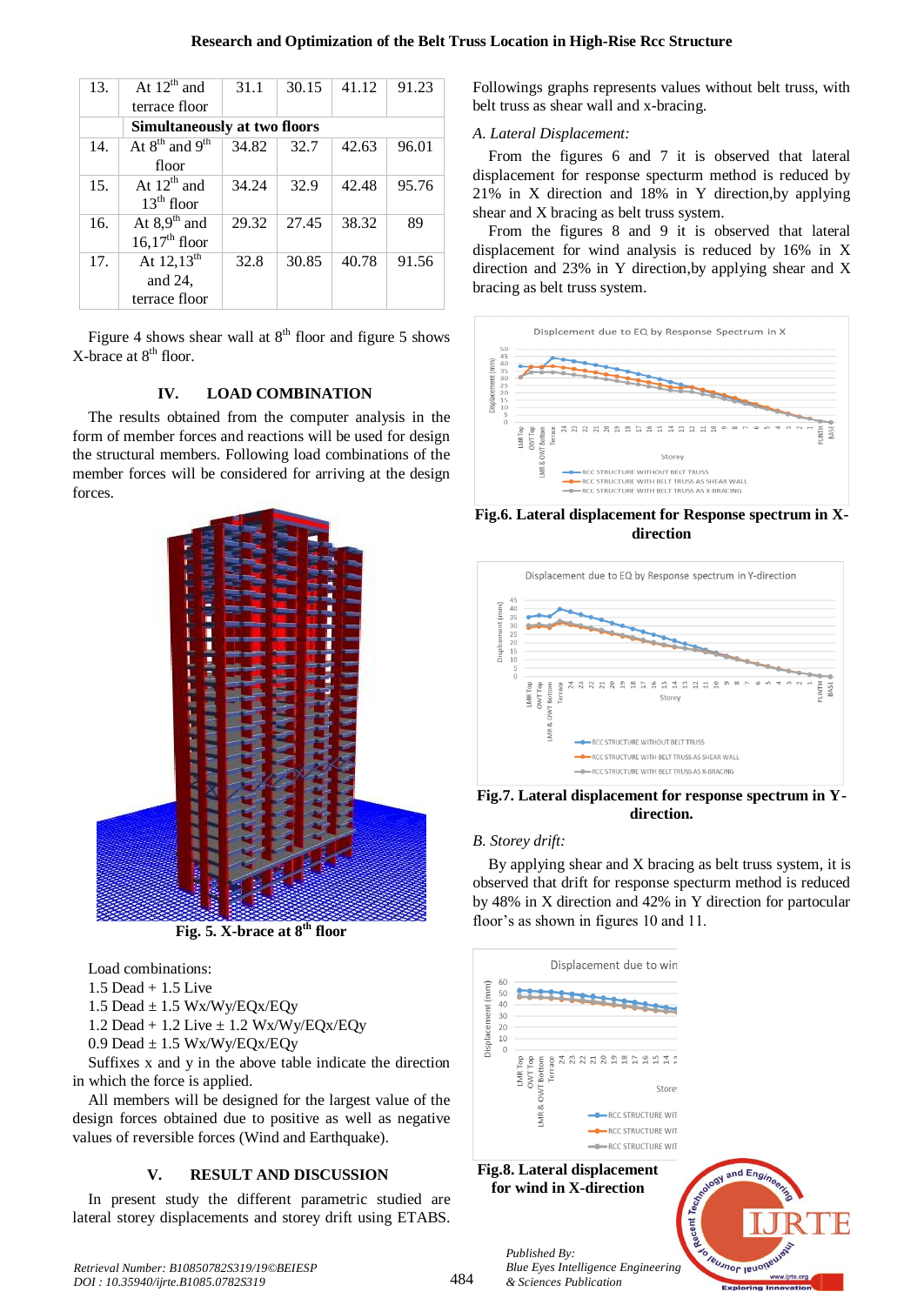

**Fig.9. Lateral displacement for wind in Y-direction**

By applying shear and X bracing as belt truss system, it is observed that drift for wind analysis is reduced by 44% in X direction and 49% in Y direction for particular floor's as shown in figures 12 and 13.



**Fig.10. Drift for Response spectrum in X-direction**



**Fig.11. Drift for response spectrum in Y-direction**



**Fig.12. Drift for wind in X-direction**



**Fig.13. Drift for wind in Y-direction**

#### **VI. CONCLUSION**

Here, different techniques were proposed for the application of belt truss as an outrigger. As the results were discussed, in the previous section, for G+24 building by applying belt truss at different locations. Thus from the discussion of above observations and results, we come to the following concluding statements as:

- **1.** The use of belt truss structural systems in high-rise buildings increases the stiffness and makes the structural form efficient under lateral load.
- **2.** Results were found to be more less at different location, but the optimum location was observed at  $13<sup>th</sup>$  and  $14<sup>th</sup>$ floor.
- **3.** Lateral deflection was reduced by 21% and 18% in Response spectrum method, while in wind it was reduced by 16% and 23% in X and Y direction**.**
- **4.** Drift at particular floor was reduced by 48% and 42% in Response spectrum method, while in wind it was reduced by 44% and 49% in X and Y direction.
- **5.** Provision of belt truss results in well distribution of design reaction and axial force in perimeter column that will help in column design to maintain same size of column and help to reduce column sizes.

#### **REFERENCES**

- 1. S. Chen, B. Mulgrew, and P. M. Grant, "A clustering technique for digital communications channel equalization using radial basis function networks," IEEE Trans. on Neural Networks, vol. 4, pp. 570-578, July 1993.
- 2. J. U. Duncombe, "Infrared navigation—Part I: An assessment of feasibility," IEEE Trans. Electron Devices, vol. ED-11, pp. 34-39, Jan. 1959.
- 3. C. Y. Lin, M. Wu, J. A. Bloom, I. J. Cox, and M. Miller, "Rotation, scale, and translation resilient public watermarking for images," IEEE Trans. Image Process., vol. 10, no. 5, pp. 767-782, May 2001.
- 4. Nair, R. S., Belt Trusses and Basements as "Virtual" Outriggers for Tall Buildings, Engineering Journal, AISC, Fourth Quarter/1998, pp. 140-146.
- 5. Z. Bayati1, m. Mahdikhani and A. Rahaei, Optimized Use of Multi-Outriggers System to Stiffen Tall Buildings, the 14<sup>th</sup> world conference on earthquake engineering, October 12-17, 2008, Beijing, China.
- 6. M. R. Jahanshahi, R. Rahgozar, Optimum Location of Outrigger-belt Truss in Tall Buildings Based on Maximization of the Belt Truss Strain Energy, International Journal of Engineering, Vol. 26, No. 7, (July 2013), pp. 693-700.



*Published By:*